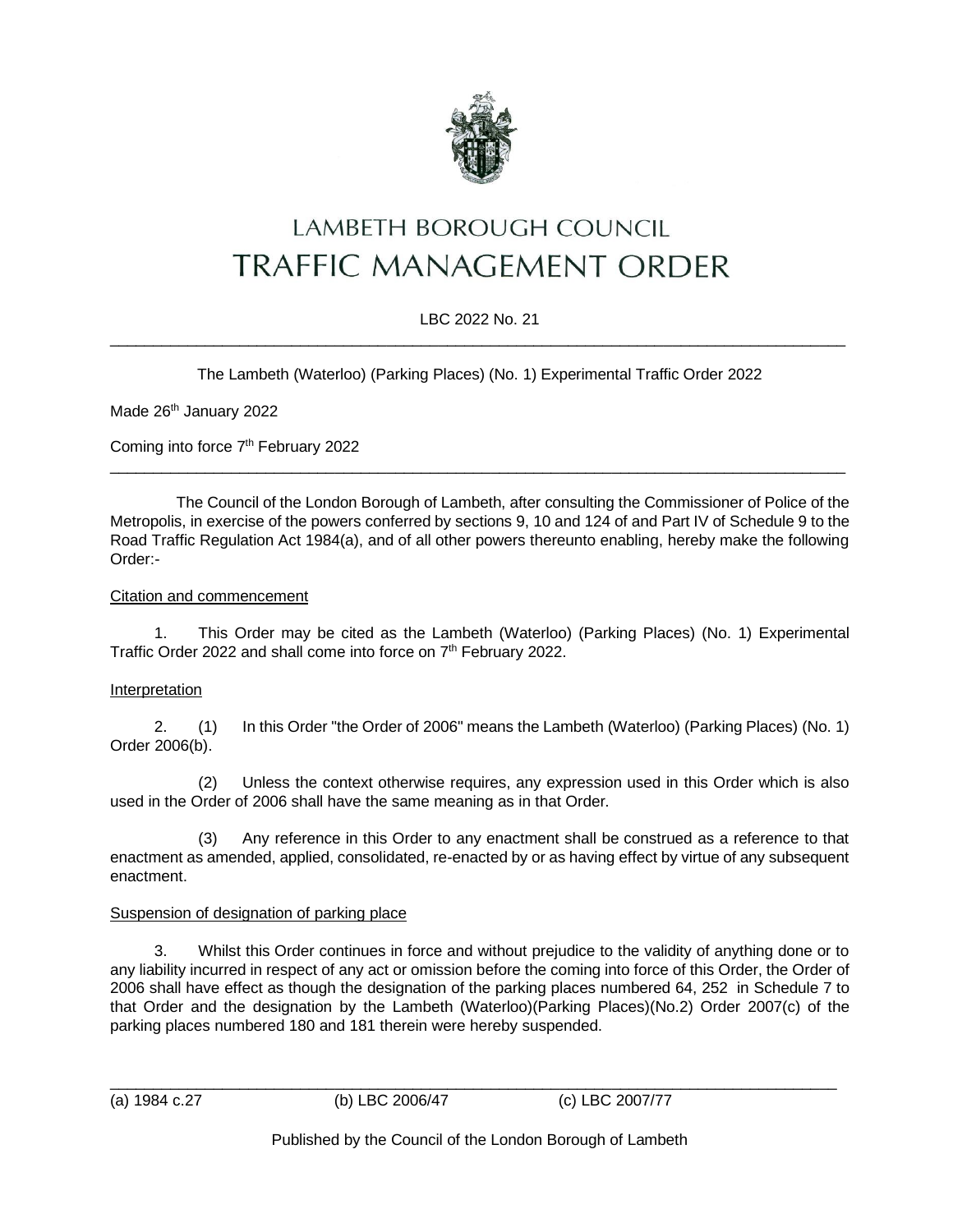## Designation of parking places and application of the Order of 2006 thereto

4. (1) Each area on a highway comprising the length of carriageway of a street specified in column 2 of the Schedule to this Order and bounded on one side of that length by the edge of the carriageway and on the other sides by a white line marking or by a contrasting surface is designated as a parking place.

(2) The reference in this Article to a white line marking shall be construed as a reference to the white line marking (either broken or continuous) provided for in Schedule 7 to the Traffic Signs Regulations and General Directions 2016(a) or, if applicable, authorised by the Secretary of State by virtue of section 64 of the Road Traffic Regulation Act 1984.

(3) The provisions of the Order of 2006 (other than Articles 3 and 16) shall apply to the areas designated as parking places by this Order as if in those provisions any reference to a parking place included a reference to an area designated as a parking place by this Order and as if any reference to Schedule 7 to the Order of 2006 included a reference to the Schedule to this Order.

Placing of traffic signs, etc.

- 5. The Council shall:-
	- (a) place and maintain traffic signs indicating the limits of each parking place referred to in the Schedule to this Order;
	- (b) place and maintain in or in the vicinity of each parking place referred to in the Schedule to this Order traffic signs indicating that such parking places may be used during the permitted hours for the leaving only of the vehicles specified in Article 4(3) of the Order of 2006;
	- (c) place and maintain traffic signs in or in the vicinity of each parking place referred to in the Schedule to this Order indicating –
		- (i) that the parking place may be used by vehicles in respect of which payment of the parking charge is made using the electronic payment system; and
		- (ii) the location identification number of the parking place or part thereof; and
	- (d) carry out such other work as is reasonably required for the purposes of the satisfactory operation of a parking place.

#### Modification or suspension of this Order

6. In pursuance of section 10(2) of the Road Traffic Regulation Act 1984, the Highway Network Manager or some other person authorised in that behalf by him, may, if it appears to him or that other person essential in the interests of the expeditious, convenient and safe movement of traffic, or in the interests of providing suitable and adequate on-street parking facilities, or for preserving or improving the amenities of the area through which any road affected by this Order runs, modify or suspend the operation of this Order or any provision of it, save that no modification shall make an addition.

(a) S.I. 2016/362

Dated this twenty sixth day of January 2022.

 $\_$  , and the set of the set of the set of the set of the set of the set of the set of the set of the set of the set of the set of the set of the set of the set of the set of the set of the set of the set of the set of th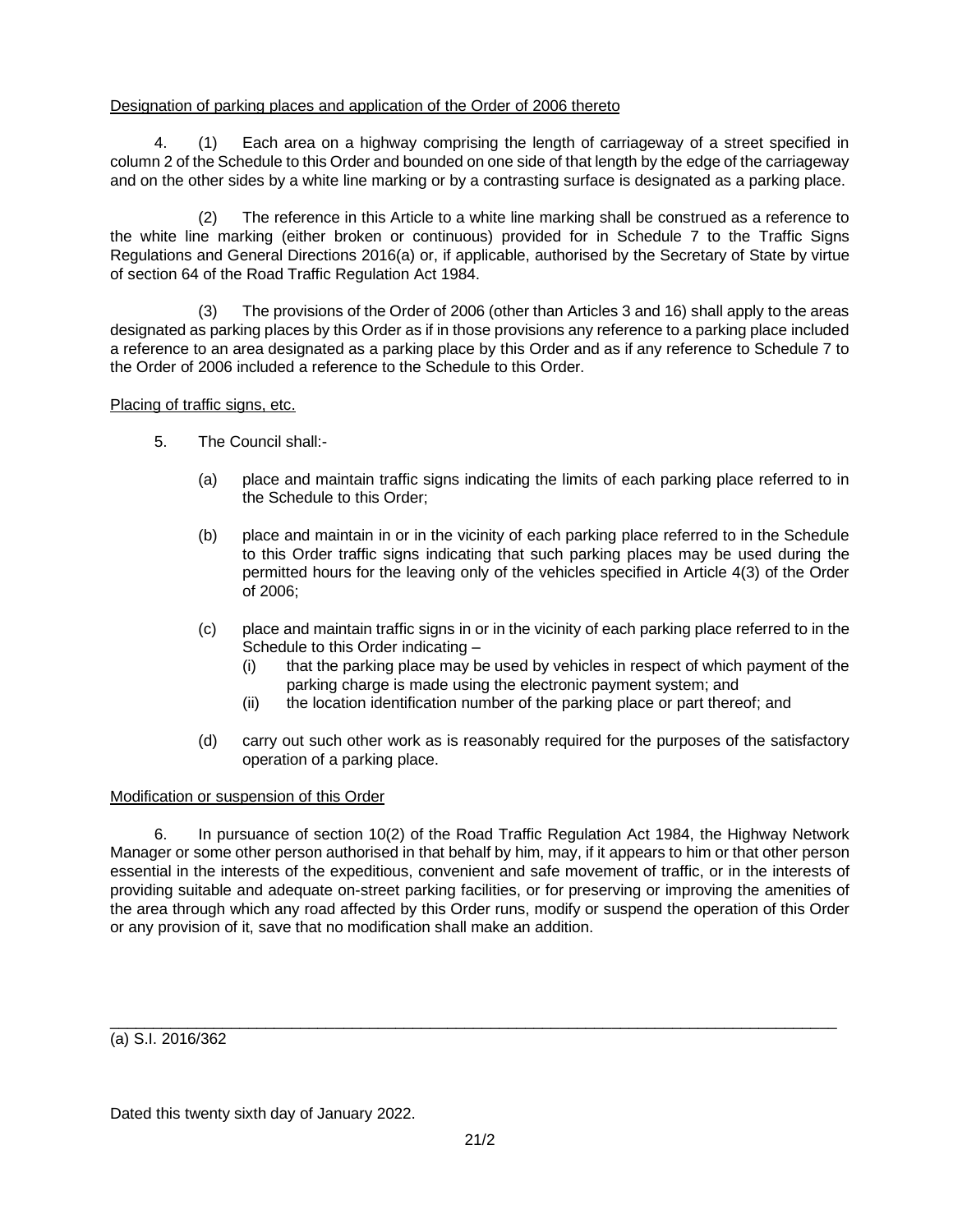Ben Stevens Highway Network Manager